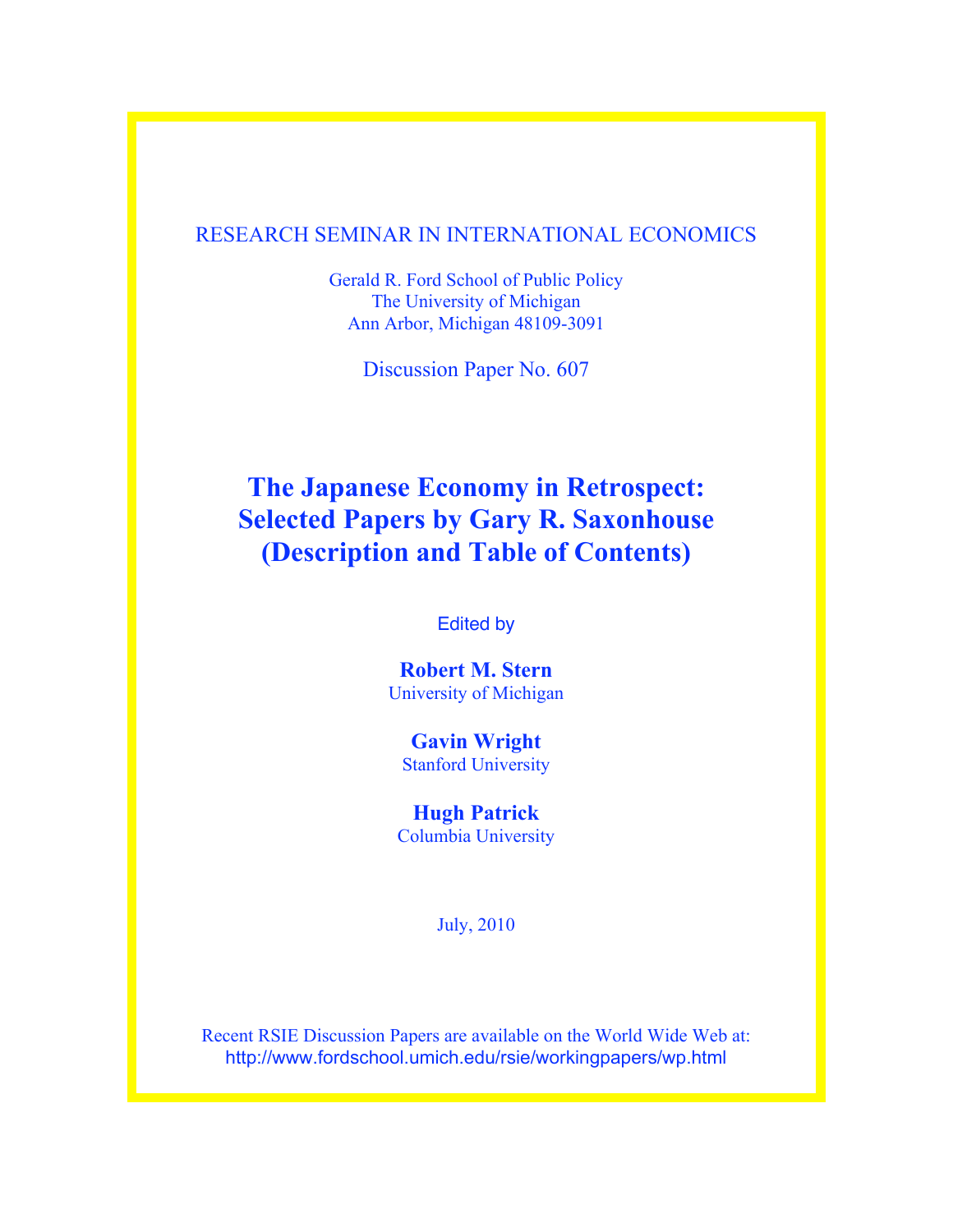## THE JAPANESE ECONOMY IN RETROSPECT Selected Papers by Gary R Saxonhouse

(in 2 volumes)

edited by Robert M. Stern, University of Michigan Gavin Wright, Stanford University Hugh Patrick, Columbia University



Gary R Saxonhouse was one of the leading world scholars on Japanese economy. Born
in
New
York
City
in
1943,
he
attended
Yale
University,
where
he
received
his PhD in Economics in 1971. He joined the Faculty of Economics at the University of Michigan beginning in 1970, where he taught throughout his career. The selection of his published papers that comprises this two-volume publication is a testimony and tribute to his remarkable accomplishments and influence that were cut short by his untimely
death
in
November
2006,
following
a
battle
with
leukemia.

Volume I contains a selection of his published papers that have been instrumental in enhancing
the
understanding
of
Japan's
modern
economic
history,
focusing
in particular
on
the
Japanese
cotton‐spinning
industry.

Volume
II
features
a
selection
of
his
published
papers
that
look
at
how
Japan's technology and innovation were key in promoting Japan's economic success; how its economy was shaped by its comparative advantage and related policies; and how its macro‐financial
policies
were
implemented
in
the
course
of
its
economic
growth after
World
War
II.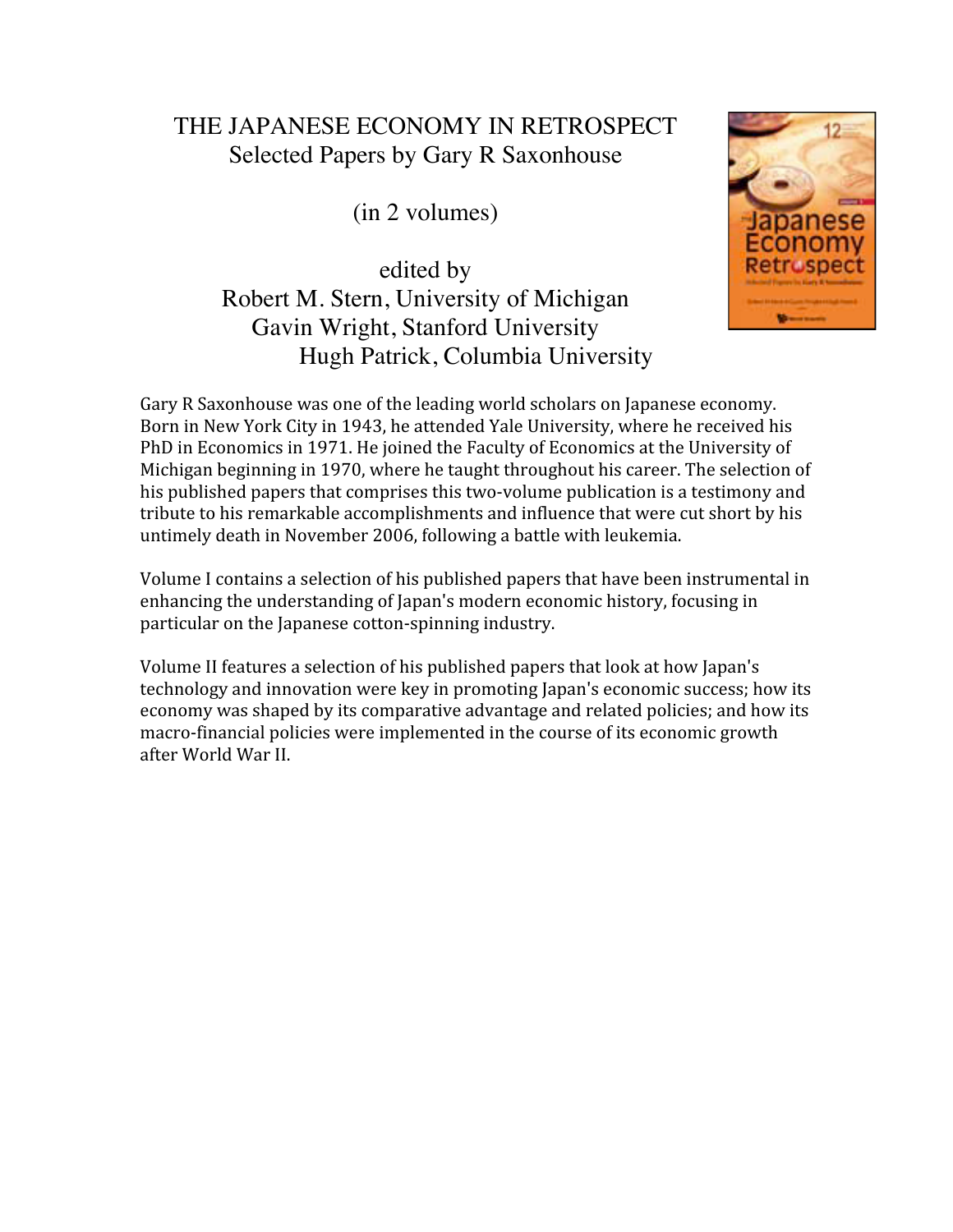### **Contents:**

Volume
I:

- Introduction and Overview
- Economic
History:
	- o A
	Tale
	of
	Japanese
	Technological
	Diffusion
	in
	the
	Meiji
	Period
	- $\circ$  Country Girls and Communication among Competitors in the Japanese Cotton‐Spinning
	Industry
	- o Productivity
	Change
	and
	Labor
	Absorption
	in
	Japanese
	Cotton Spinning,
	1891–1935
	- o Working
	Koreans
	in
	Korea
	and
	Japan
	in
	the
	Inter‐war
	Period
	- o Rings
	and
	Mules
	Around
	the
	World:
	A
	Comparative
	Study
	in Technological
	Choice
	- o New
	Evidence
	on
	the
	Stubborn
	English
	Mule
	and
	the
	Cotton
	Industry, 1878–1920
	- o Stubborn
	Mules
	and
	Vertical
	Integration:
	The
	Disappearing Constraint?
	- o Technology
	Choice
	and
	the
	Quality
	Dimension
	in
	the
	Japanese
	Cotton Textile
	Industry
	- o Supply
	and
	Demand
	for
	Quality
	Workers
	in
	Cotton
	Spinning
	in
	Japan and
	India
	- o Determinants
	of
	Technology
	Choice:
	The
	Indian
	and
	Japanese
	Cotton Industries
	- o Mechanisms
	for
	Technology
	Transfer
	in
	Japanese
	Economic
	History
	- o Structural
	Change
	and
	Japanese
	Economic
	History:
	Will
	the
	21st Century
	Be
	Different?
	- o How
	Japan
	First
	Began
	to
	Export
	Machine‐Made
	Manufactures
	to
	East Asia

### Volume
II:

- Technology
and
Innovation:
	- o What
	Is
	All
	This
	About
	'Industrial
	Targeting'
	in
	Japan?
	- o Biotechnology
	in
	Japan:
	Industrial
	Policy
	and
	Factor
	Market **Distortions**
	- o Technological
	Progress
	and
	R&D
	Systems
	in
	Japan
	and
	the
	United States
- Comparative
Advantage,
Trade,
and
Trade
Policies:
	- o Services
	in
	the
	Japanese
	Economy
	- o Comparative
	Advantage,
	Structural
	Adaptation,
	and
	Japanese Performance
	- o An
	Analytical
	Survey
	of
	Formal
	and
	Informal
	Barriers
	to
	International Trade
	and
	Investment
	in
	the
	United
	States,
	Canada,
	and
	Japan
	- o What
	Does
	Japanese
	Trade
	Structure
	Tell
	Us
	About
	Japanese
	Trade Policy?
	- o Do
	Japanese
	Firms
	Price
	Discriminate
	in
	North
	America?